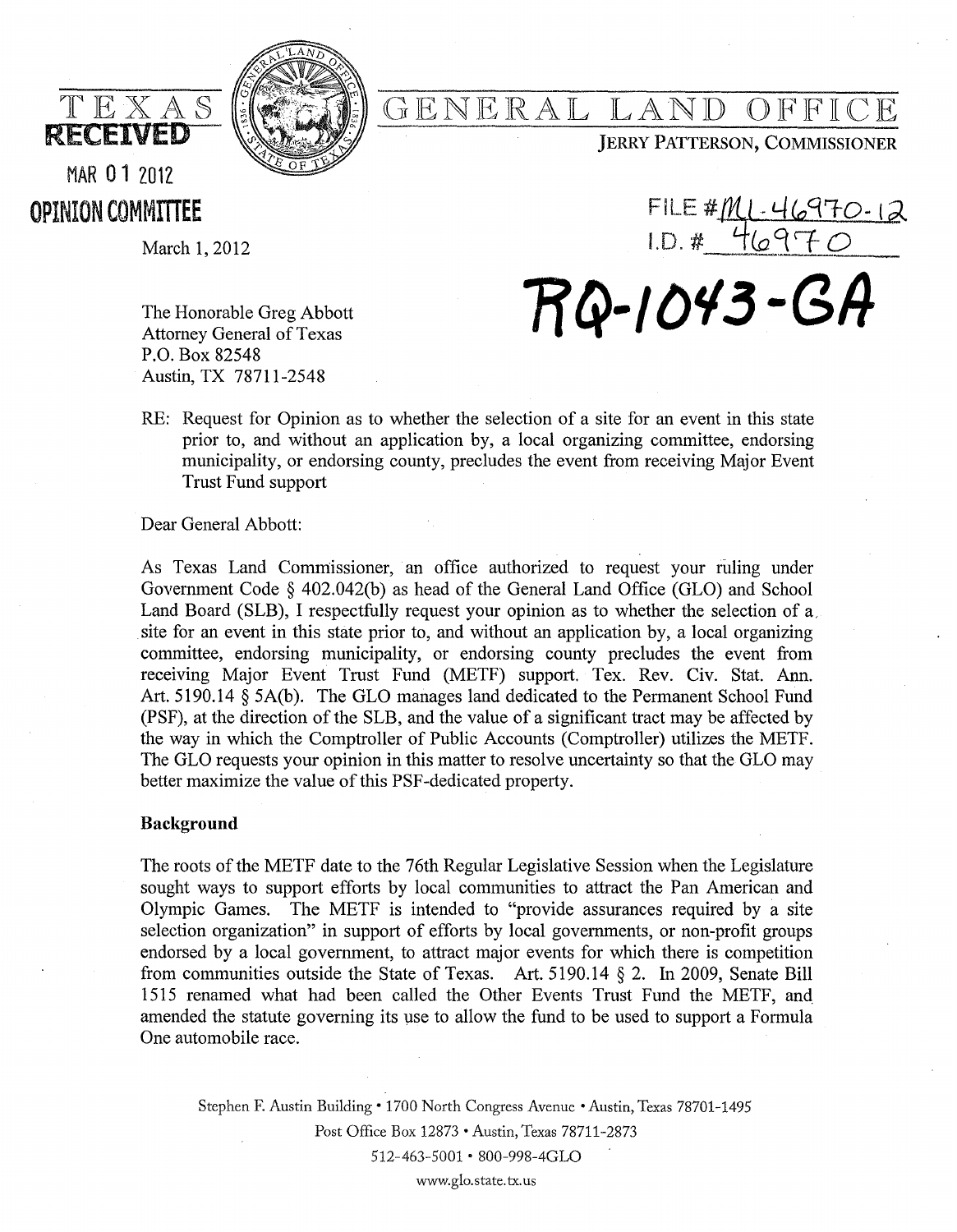The Honorable Gregg Abbott Page 2 of 5

On May 25, 2010, Federation Internationale de l' Automobile (FIA), the governing body of Formula One auto racing (Fl), announced that it planned to hold the United States Grand Prix in July 2012 in Austin, Texas. A group of private investors announced at that time that it intended to build a facility specifically designed for the new FI race to be called the Circuit of the Americas (COTA). The COTA facility is currently under construction. On December 7, 2011, the FIA announced the finalized date of the United State Grand Prix, November 18,2012.

On January 19, 2012, I made requests under the Public Information Act, Chapter 552 of the Government Code, to the City of Austin and Travis County which read, in relevant part, as follows:

I am trying to better understand the role of local governments in bringing the proposed Formula One race to Central Texas and the proposed use of the Major Event Trust Fund (METF) to support it. The statute that created and governs the METF requires that a local municipality, county, or organizing committee submit an application to host the race to' Formula One Management Limited or the Federation Internationale de l' Automobile. Please provide me with:

- 1. A copy of any documentation under your city/county's control that would indicate the existence of any such application;
- 2. Any information regarding a contract between Formula One Management Limited or the Federation Internationale de l' Automobile and any governmental body in the State of Texas; and
- 3. Any information regarding a contract between the Comptroller of Public Accounts and a local governmental body related to one or more a Formula One races.

In addition, I requested from the Comptroller:

In the interest of better understanding the process the Comptroller of Public Accounts has followed in attracting the proposed Formula One race to the Austin area, please provide me with:

- 1. Any information that you have regarding the market area that the Comptroller has identified for the proposed race;
- 2. Any information identifying who the local organizing committee, endorsing municipality, or endorsing county may be;
- 3. Any document indicating that such an entity has applied to Formula One Management Limited or the Federation Internationale de l' Automobile to host a Formula One automobile race and identifying that entity;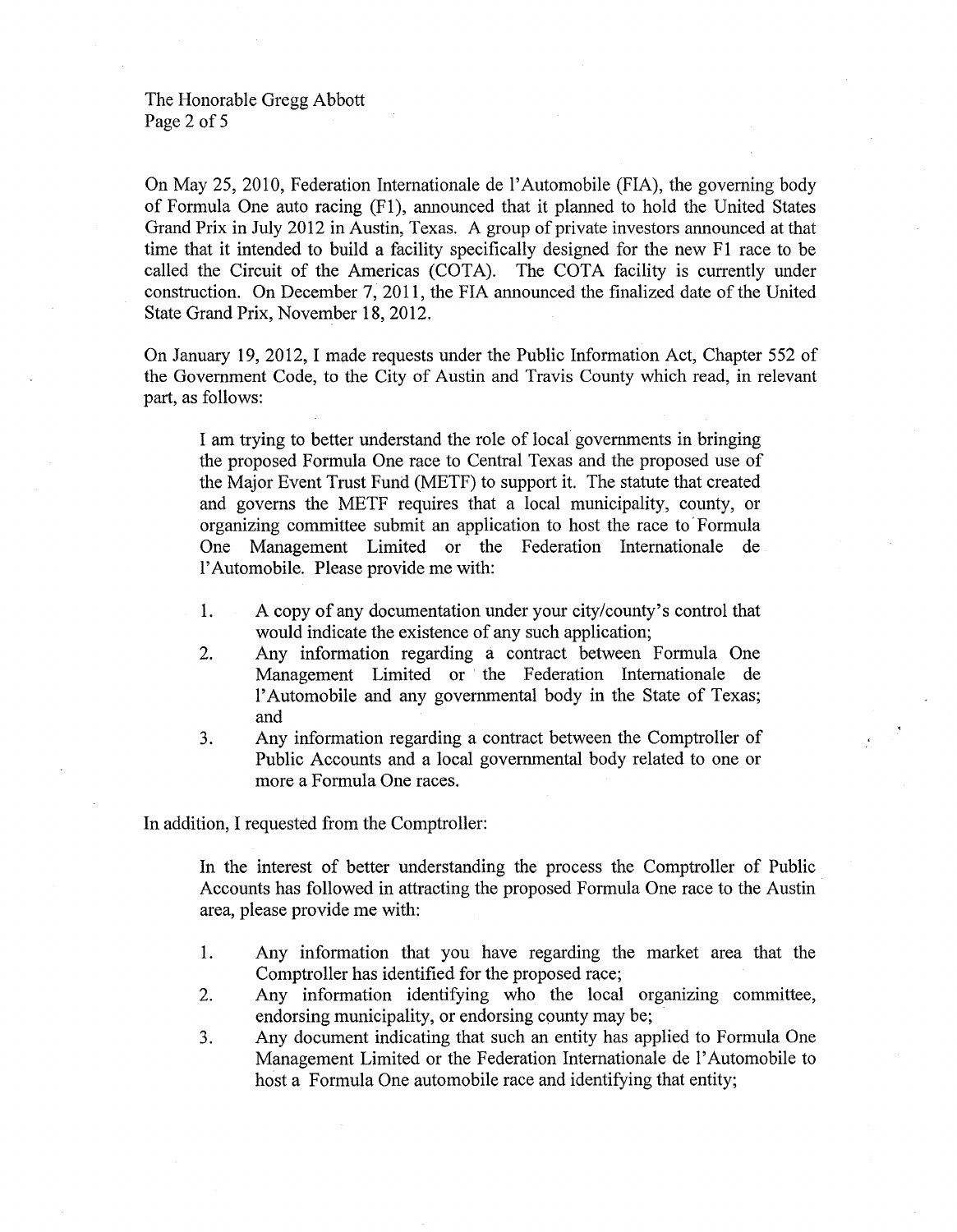## The Honorable Gregg Abbott Page 3 of 5

- 4. Any information regarding a contract between Formula One Management Limited or the Federation Internationale de l' Automobile and any governmental body in the State of Texas; and
- 5. Any information regarding a contract between the Comptroller of Public Accounts and a local governmental body related to one or more Formula One races.

All three governmental bodies produced the responsive documents in their possession. The documents provided by Travis County and the City of Austin are attached. None of the three governmental bodies sought to withhold any information as provided under the Public Information Act. No application was released. Inexplicably, the only reference to an application is found in a letter from F1 dated May  $11$ ,  $2011.1$  The letter does not state that the application was submitted by a local organizing committee, endorsing municipality, or endorsing county. No email, memorandum, correspondence, or other document produced by a local organizing committee, endorsing municipality, or endorsing county referencing the preparation or submission of an application to host the United States Grand Prix was provided in response to these requests. The only reasonable conclusion is that no application, as contemplated by the statute, was ever submitted as a basis for locating the event in Texas.

#### **Questions Presented**

- 1. Does the selection of a site for an event by a Site Selection Organization prior to and without an application by a local organizing committee, endorsing municipality, or endorsing county preclude the subsequent event from eligibility for METF funds?
- 2. Does the selection of the Austin area for an Fl race by Formula One Management Limited prior to and without an application by a local organizing committee, endorsing municipality, or endorsing county preclude the 2012 United States Grand Prix from eligibility for METF funds?

#### **Discussion**

For the reasons stated below, the GLO argues that the selection of a site for an event must be made pursuant to an application by a local organizing. committee ("LOC"), endorsing municipality, or endorsing county to be eligible for the use of METF funds. Further, the GLO argues that since no such application was made in the case of the United States Grand Prix, that the planned FI race is ineligible for METF funds.

<sup>&</sup>lt;sup>1</sup> Information provided by the Comptroller in response to a previous open records request included a draft of the letter subsequently sent by Bernie Ecclestone, Chief Executive Officer of Formula One Management Ltd. The draft letter includes edits intended to give the appearance that the requirements of TEX. REv. CIV. STAT. ANN. ART. 5190.14 § 5A(b) had been followed. A copy of the draft letter is also attached.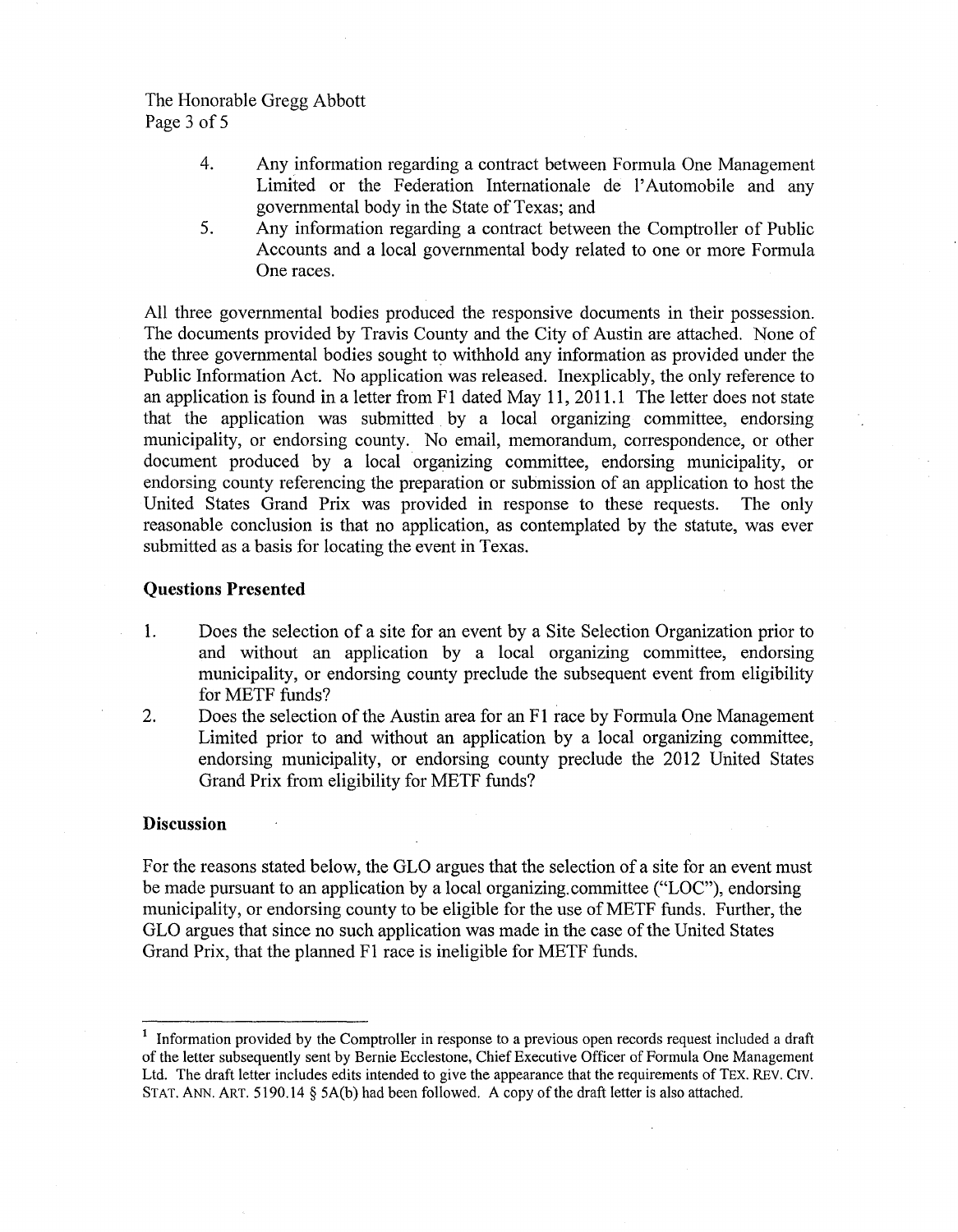### The Honorable Gregg Abbott Page 4 of 5

The manner in which the METF may be applied is governed by Art. 5190.14 § 5A. The statute prescribes which entities and events are eligible, the method of initiating the process, the method of determining the incremental tax impact, and the method for distributing the funds. The statute clearly requires that a local entity must initiate the METF process. Specifically, the selection of the site of an event must be made "pursuant to" an application by a local entity in order to trigger possible dispersal of METF funds. "Pursuant to" means "[t]o do in consequence or in prosecution of something." Black's Law Dictionary 1237 (6th ed. 1990). In the context of this statute, the phrase requires that the selection of the event site be preceded by and be based upon the application submitted by a local city, county or authorized LOC. This is not permissive. In the chronology of steps required for an event to be eligible for METF funds, the application from a local entity to host the event must come before site selection is announced or any other steps toward· funding under the METF are taken. This is the condition precedent that must first be satisfied before any of the remaining steps in the METF process may be performed. All remaining steps, including the ultimate funding support of the event, flow from the initial application made by a local entity to a site selection group. The Comptroller's involvement is not contemplated by the statute at this stage.

Where the site of an event is selected prior to or without an application from an endorsing municipality, endorsing county, or LOC, it is impossible for the site to be selected pursuant to and based on such an application. Therefore, the Attorney General must conclude that such an event, the site of which was selected without an application from an endorsing municipality, endorsing county, or LOC, cannot be eligible for METF funds. Further, where a site has been selected without such an application, the METF cannot serve its intended purpose, "to provide assurances required by a site selection organization" because in such a case no such assurances are required.

In the case of the United States Grand Prix, the FIA has selected the COTA site. On the date the site was selected, and as recently as January 19, 2012, no application has been submitted by any of the local entities described in the statute. Instead, private, for-profit entities have secured the scheduled F1 race without an application from any local government, or non-profit entity endorsed by a local government. The site of the United States Grand Prix cannot, therefore, have been selected "pursuant to an application by a local organizing committee, endorsing municipality, or endorsing county ...." Art.<br>5190.14 § 5A(b). Granting tax incentives to F1 for previously selecting the Granting tax incentives to F1 for previously selecting the Austin/COTA site without prior solicitation by any authorized local entity, is not offering an METF tax "incentive" for F1 to locate in Austin, it is merely giving F1 a gift of tax dollars. Accordingly, the Attorney General must also conclude that the United States Grand Prix in ineligible for METF funds.

#### **Conclusion**

The METF is not permitted to be used at the sole discretion of the Comptroller; it may only be implemented where a local government entity has initiated the process. This is a logical safeguard against the abuse of the State's tax revenue collection system. Only by